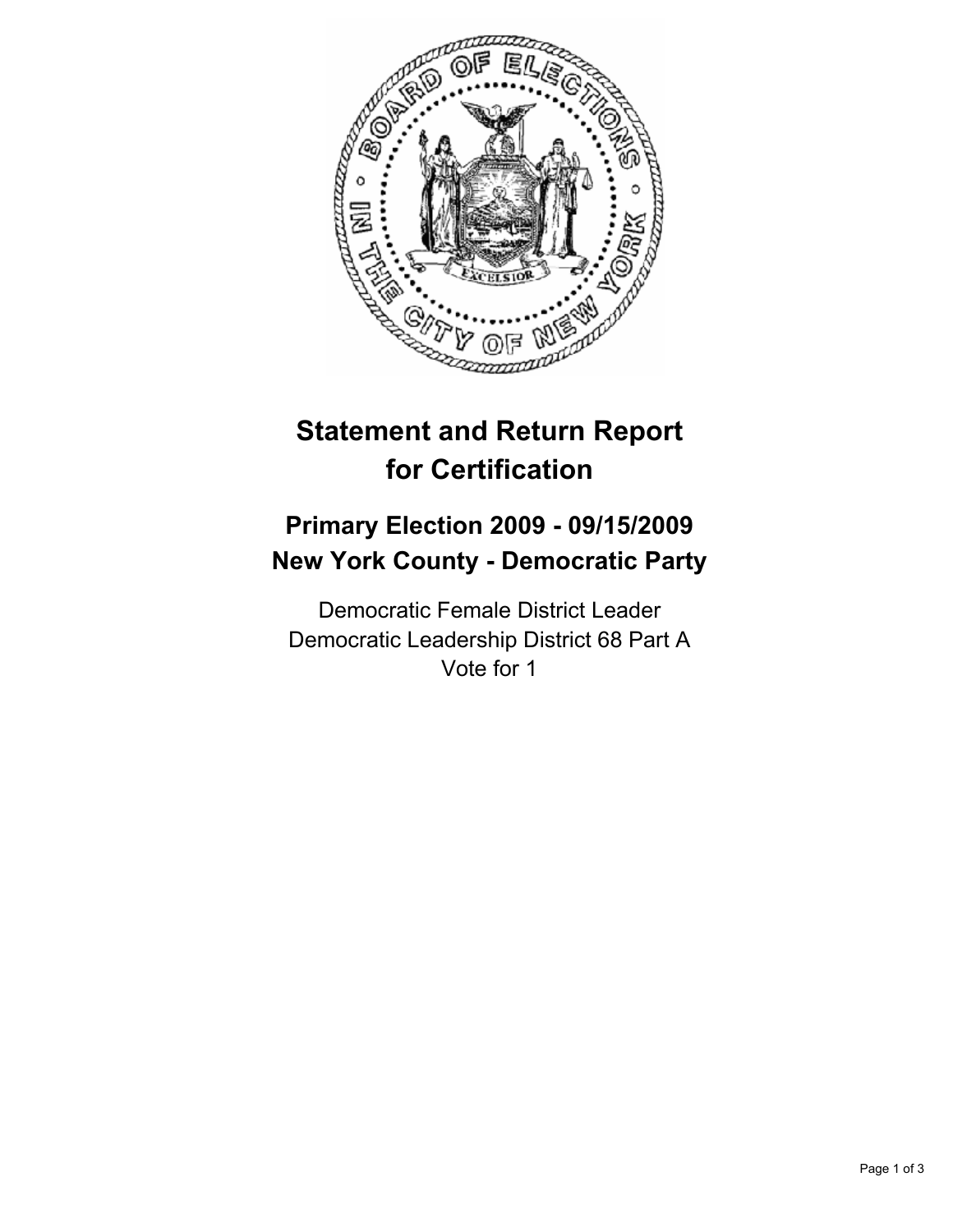

#### **Assembly District 68**

| <b>Total Votes</b> | 1.227 |
|--------------------|-------|
| EVETTE ZAYAS       | 527   |
| <b>DIANE GREEN</b> | 700   |
| AFFIDAVIT          | 20    |
| ABSENTEE/MILITARY  | 56    |
| <b>EMERGENCY</b>   | 12    |